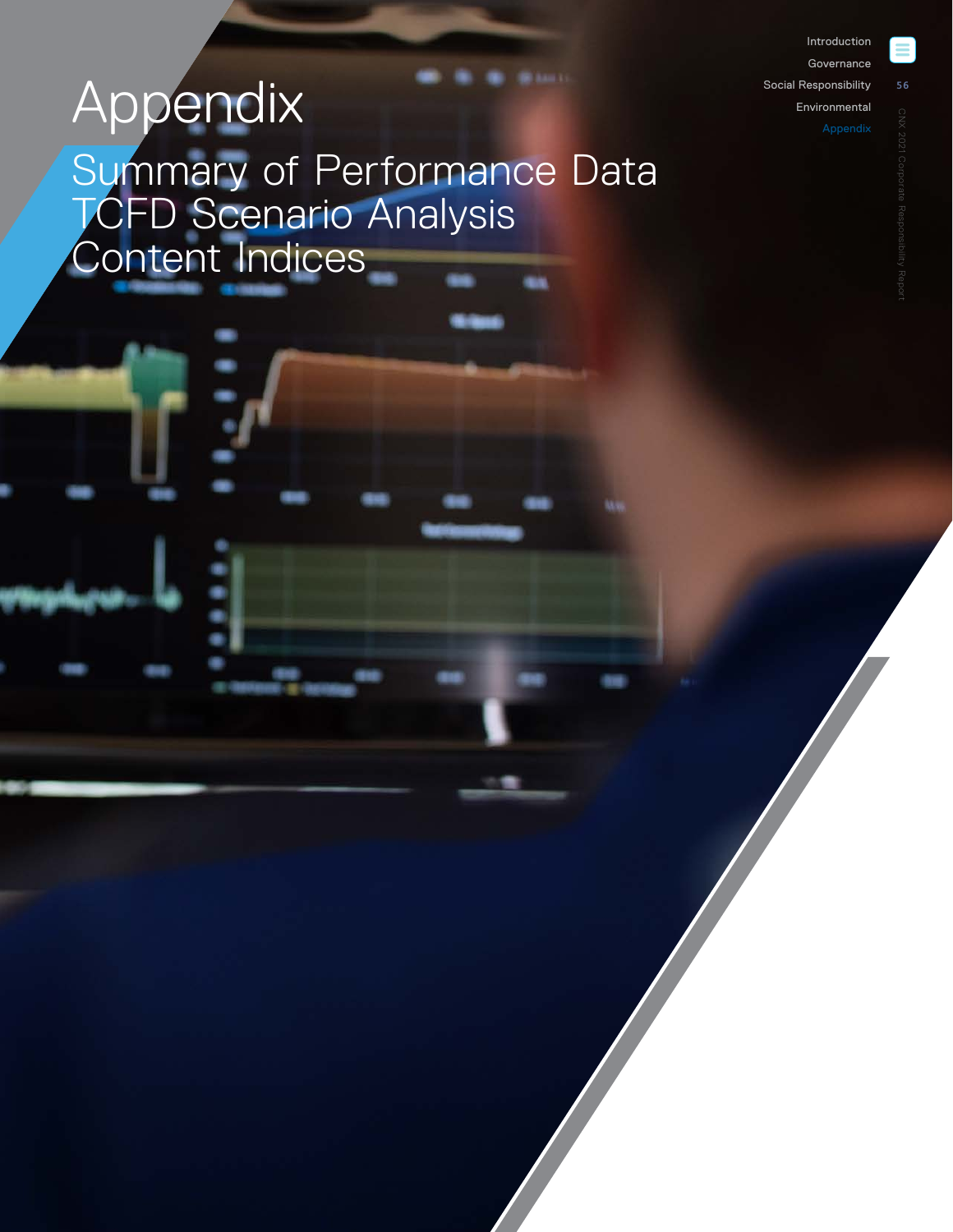[Environmental](#page--1-0)

### [Appendix](#page-0-0)

# Summary of Performance Data

# 2021 CRR Summary Table

| <b>Safety</b>                                          | 2021           | 2020           |
|--------------------------------------------------------|----------------|----------------|
| CNX Workforce Fatalities (Contractor & Employee)       | $\circ$        | $\circ$        |
| CNX - Employee Total Recordable Incident Rate (TRIR)   | 0.72           | 0.00           |
| CNX - Contractor Total Recordable Incident Rate (TRIR) | 0.69           | 0.92           |
| <b>Employee by Gender</b>                              | 2021           | 2020           |
| Female                                                 | 99             | 104            |
| Male                                                   | 342            | 347            |
| <b>Total by Gender</b>                                 | 441            | 451            |
| <b>Employee by Race and Ethnicity</b>                  | 2021           | 2020           |
| Minority                                               | 24             | 23             |
| Non-minority                                           | 417            | 428            |
| <b>Total by Race and Ethnicity</b>                     | 441            | 451            |
| <b>Employee by Position</b>                            | 2021           | 2020           |
| Female Non-management                                  | 74             | 76             |
| Male Non-management                                    | 224            | 246            |
| Female Management                                      | 25             | 27             |
| Male Management                                        | 118            | 102            |
| <b>Total by Position</b>                               | 441            | 451            |
| <b>Employee by Age</b>                                 | 2021           | 2020           |
| Under 30                                               | 28             | 33             |
| $30 - 50$                                              | 309            | 318            |
| $>50$                                                  | 104            | 100            |
| <b>Total by Age</b>                                    | 441            | 451            |
| <b>New Hires</b>                                       | 2021           | 2020           |
| Female Under 30                                        | 1              | $\overline{2}$ |
| Male Under 30                                          | $\overline{4}$ | 1              |
| Female 30 - 50                                         | $\overline{4}$ | $\overline{2}$ |
| Male 30 - 50                                           | 12             | 7              |
| Female 50+                                             | $\mathbf{1}$   | $\overline{2}$ |
| Male 50+                                               | $\overline{4}$ | 3              |
| <b>Total New Hires</b>                                 | 26             | 17             |

Ξ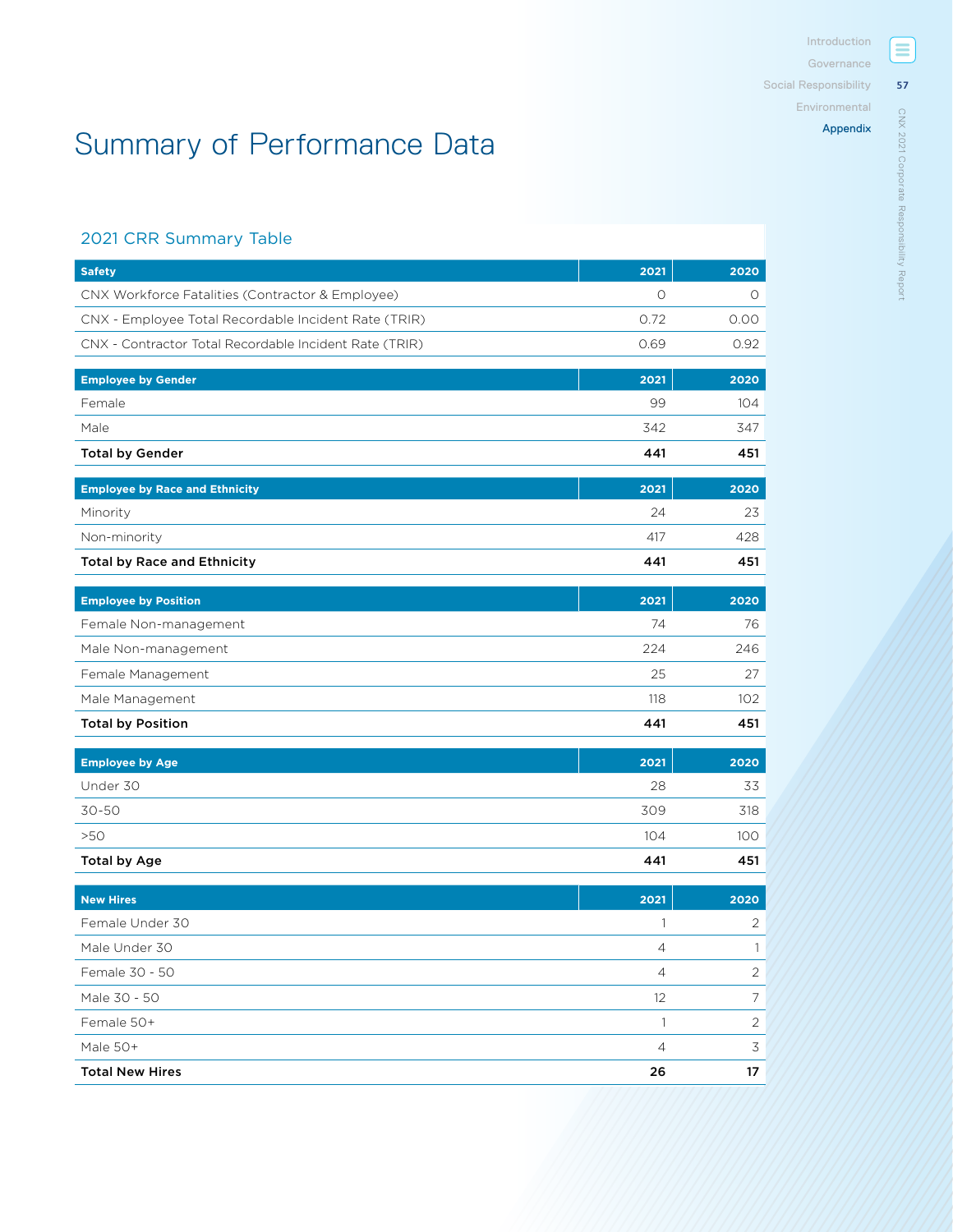[Environmental](#page--1-0)

# *Summary of Performance Data—continued*

| <b>Employee Voluntary Turnover</b>        | 2021 | 2020           |
|-------------------------------------------|------|----------------|
| Female Under 30                           | 3    |                |
| Male Under 30                             | 2    | $\overline{4}$ |
| Female 30 - 50                            | 9    |                |
| Male 30 - 50                              | 13   | 8              |
| Female 50+                                | 2    | $\overline{4}$ |
| Male 50+                                  | 2    | $\overline{4}$ |
| <b>Total Voluntary Turnover</b>           | 31   | 22             |
|                                           |      |                |
| <b>Employee by Region</b>                 | 2021 | 2020           |
| Ohio                                      | 12   | 8              |
| Pennsylvania                              | 302  | 324            |
| Virginia                                  | 54   | 51             |
| West Virginia                             | 72   | 68             |
|                                           |      |                |
| Political Contributions (\$ in thousands) | 2021 | 2020           |

| CNX PAC Activity                   |      |      |
|------------------------------------|------|------|
| <b>Funds Raised</b>                | \$58 | \$63 |
| <b>Funds Disbursed</b>             | \$54 | \$51 |
| Cash on Hand (12/31)               | \$56 | \$51 |
| <b>CNX Corporate Contributions</b> | \$7  | \$15 |

### CNX is committed to expanded reporting on EEO self-disclosure categories in future reports.

*\*Some numbers have been reclassified to conform to current classifications for comparison purposes. \*\*This data was not captured in the calendar year reported.*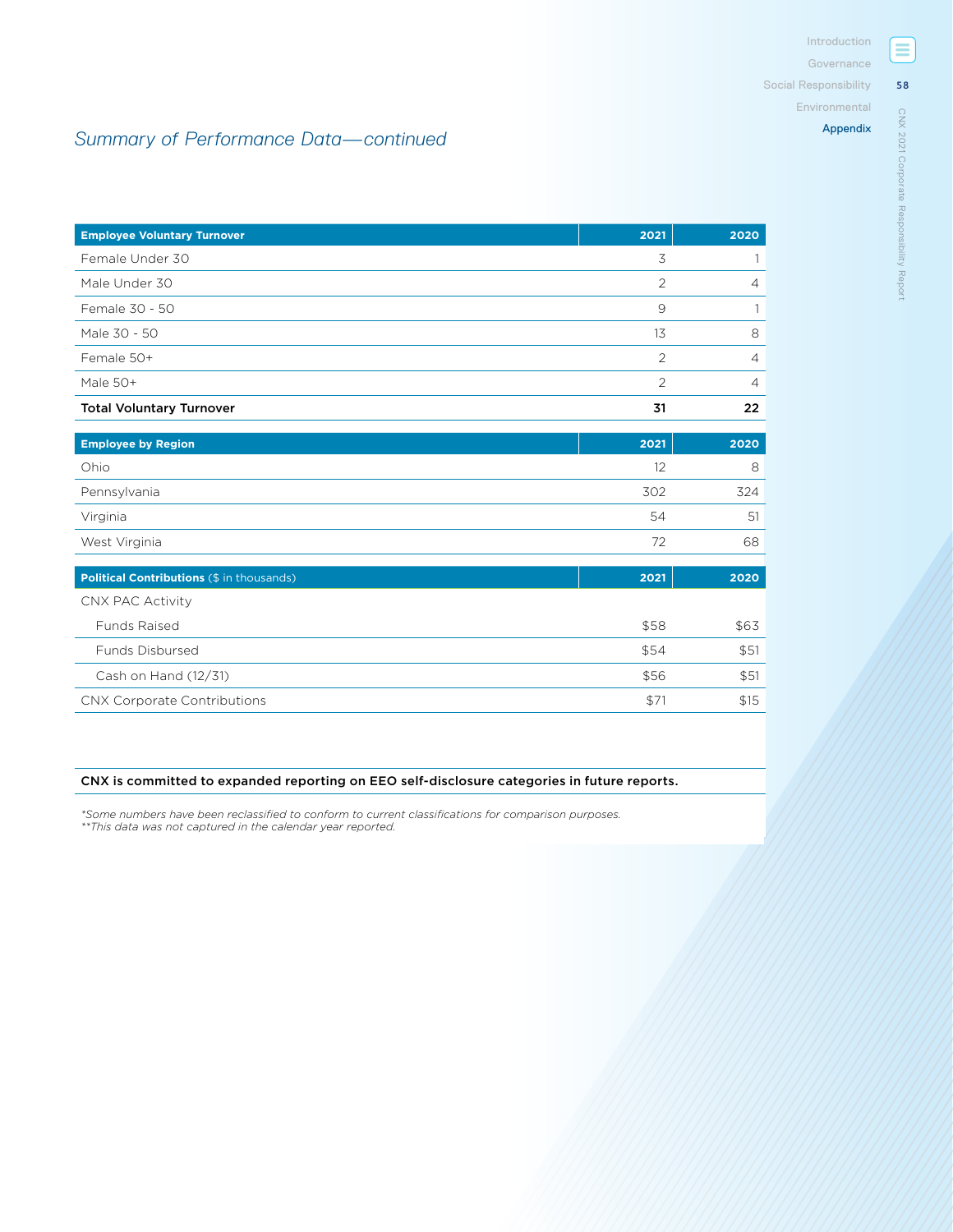[Environmental](#page--1-0)

### [Appendix](#page-0-0)

# *Summary of Performance Data—continued*

| <b>Spills</b> (in bbls)                                                                                                       | 2021     | 2020     |
|-------------------------------------------------------------------------------------------------------------------------------|----------|----------|
| Number of Hydrocarbon Releases > 1 bbl                                                                                        | $\Omega$ | $\circ$  |
| Volume of Hydrocarbon Releases > 1 bbl                                                                                        | $\Omega$ | $\Omega$ |
| Number of Non-Hydrocarbon Releases > 1 bbl                                                                                    | 13       | 12       |
| Volume of Non-Hydrocarbon Releases > 1 bbl                                                                                    | 121      | 102      |
| <b>Notices of Violation</b> (includes violations issued by state and federal<br>safety and environmental regulatory agencies) | 2021     | 2020     |
| CNX Notices of Violation                                                                                                      | 33       | 46       |
| Environmental-Related Penalty Payments (\$ in thousands)                                                                      | 2021     | 2020     |
| CNX Penalty Payments                                                                                                          | \$79     | \$1,011  |
| Penalties denote totals paid in respective year and include resolution for<br>NOVs issued in prior years.                     |          |          |
| <b>Reportable Pipeline Incidents</b>                                                                                          | 2021     | 2020     |
| Reportable Pipeline Incidents                                                                                                 | $\Omega$ | 0        |
| <b>Air Quality</b>                                                                                                            | 2021     | 2020     |
| Scope 1 (thousand metric tons of CO <sub>2</sub> e)                                                                           | 629      | 574      |
| Scope 2 (thousand metric tons of CO <sub>2</sub> e)                                                                           | 391      | 389      |
| Consolidated CH <sub>4</sub> Intensity                                                                                        | 0.04     | 0.05     |
| Consolidated CO <sub>2</sub> e Intensity                                                                                      | 0.10     | 0.11     |
| See footnotes on pages 46 & 47                                                                                                |          |          |
| Water Management (thousand bbls)                                                                                              | 2021     | 2020     |
| Water Withdrawals (Freshwater, Groundwater,<br>Municipal sources)                                                             | 5,849    | 7,754    |
| Water Reused or Recycled by CNX and 3rd parties                                                                               | 11,574   | 8.414    |
|                                                                                                                               |          |          |

*See footnotes on page 49*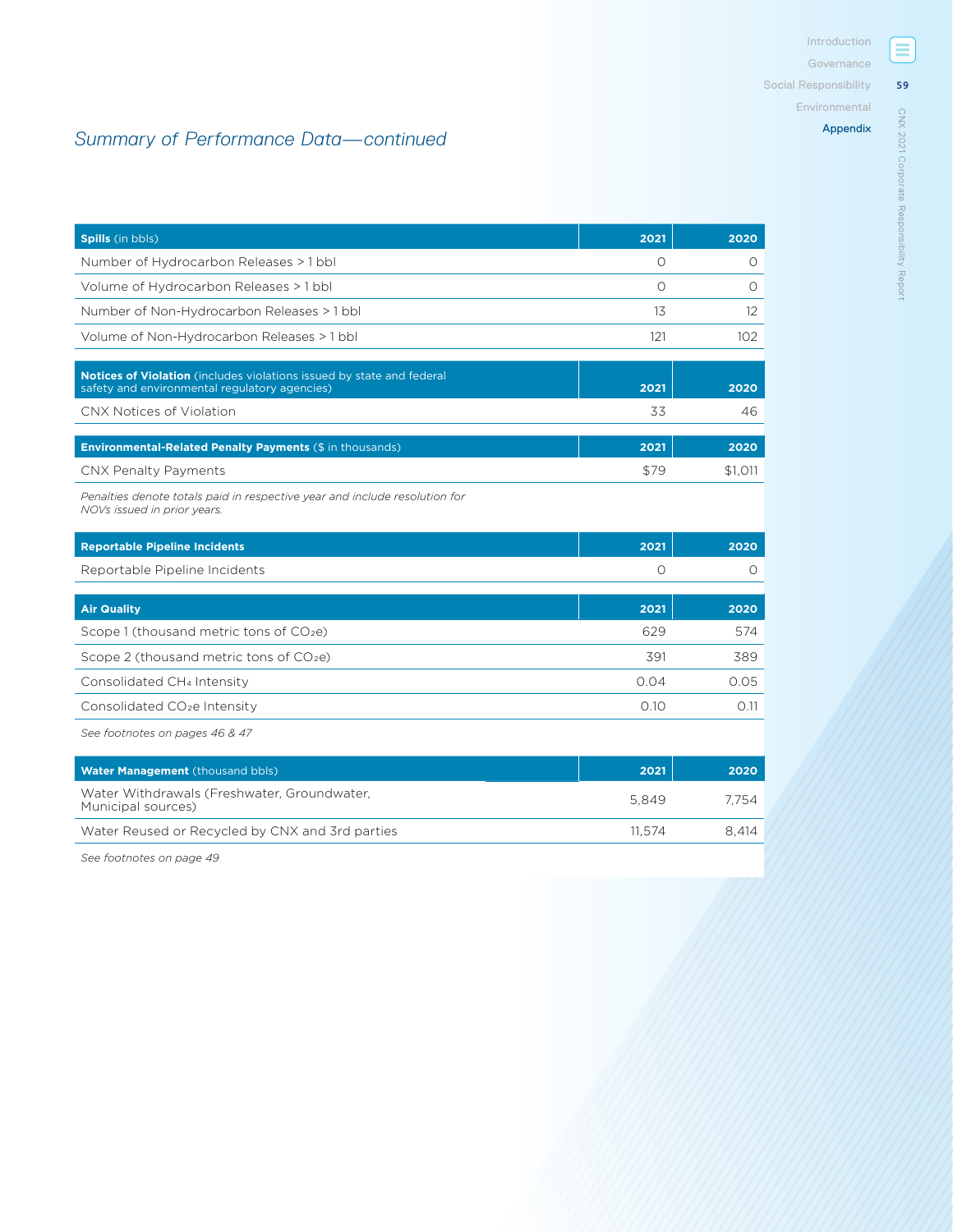[Social Responsibility](#page--1-0)

### [Environmental](#page--1-0)

# Non-GAAP Measures (Definitions, Purpose, and Reconciliations)

CNX's management uses certain non-GAAP financial measures for planning, forecasting, and evaluating business and financial performance, and believes that they are useful for investors in analyzing the company. Although these are not measures of performance calculated in accordance with generally accepted accounting principles (GAAP), management believes that these financial measures are useful to an investor in evaluating CNX because (i) analysts utilize these metrics when evaluating company performance and have requested this information as of a recent practicable date, (ii) these metrics are widely used to evaluate a company's operating performance, and (iii) we want to provide updated information to investors. Investors should not view these metrics as a substitute for measures of performance that are calculated in accordance with GAAP. In addition, because all companies do not calculate these measures identically, these measures may not be comparable to similarly titled measures of other companies.

Free Cash Flow: defined as operating cash flow minus capex plus proceeds from asset sales.

| 2021 Free Cash Flow (Dollars in millions) | 12/31/21 |
|-------------------------------------------|----------|
| Net Cash Provided by Operating Activities | \$927    |
| Capital Expenditures                      | -466     |
| Proceeds from Asset Sales                 | 45       |
| Free Cash Flow                            | よちいら     |

| 2020 Free Cash Flow (Dollars in millions) | 12/31/20 |
|-------------------------------------------|----------|
| Net Cash Provided by Operating Activities | \$795    |
| Capital Expenditures                      | -487     |
| Proceeds from Asset Sales                 | 48       |
| Free Cash Flow                            |          |

Net Debt: defined as total long-term debt minus cash and cash equivalents.

| Net Debt (Dollars in millions)             | 12/31/21 | 12/31/20 | 12/31/19 |
|--------------------------------------------|----------|----------|----------|
| Total Long-Term Debt (GAAP) <sup>(1)</sup> | \$2,214  | \$2.424  | \$2.754  |
| Less: Cash and Cash Equivalents            |          | つつ       | 16       |
| Net Debt                                   | \$2.210  | \$2.402  | \$2.738  |

*(1)Includes current portion*

**60**

**ONX** 2021

[CNX 2021 Corporate Responsibility Report](#page--1-0)

Corporate Responsibility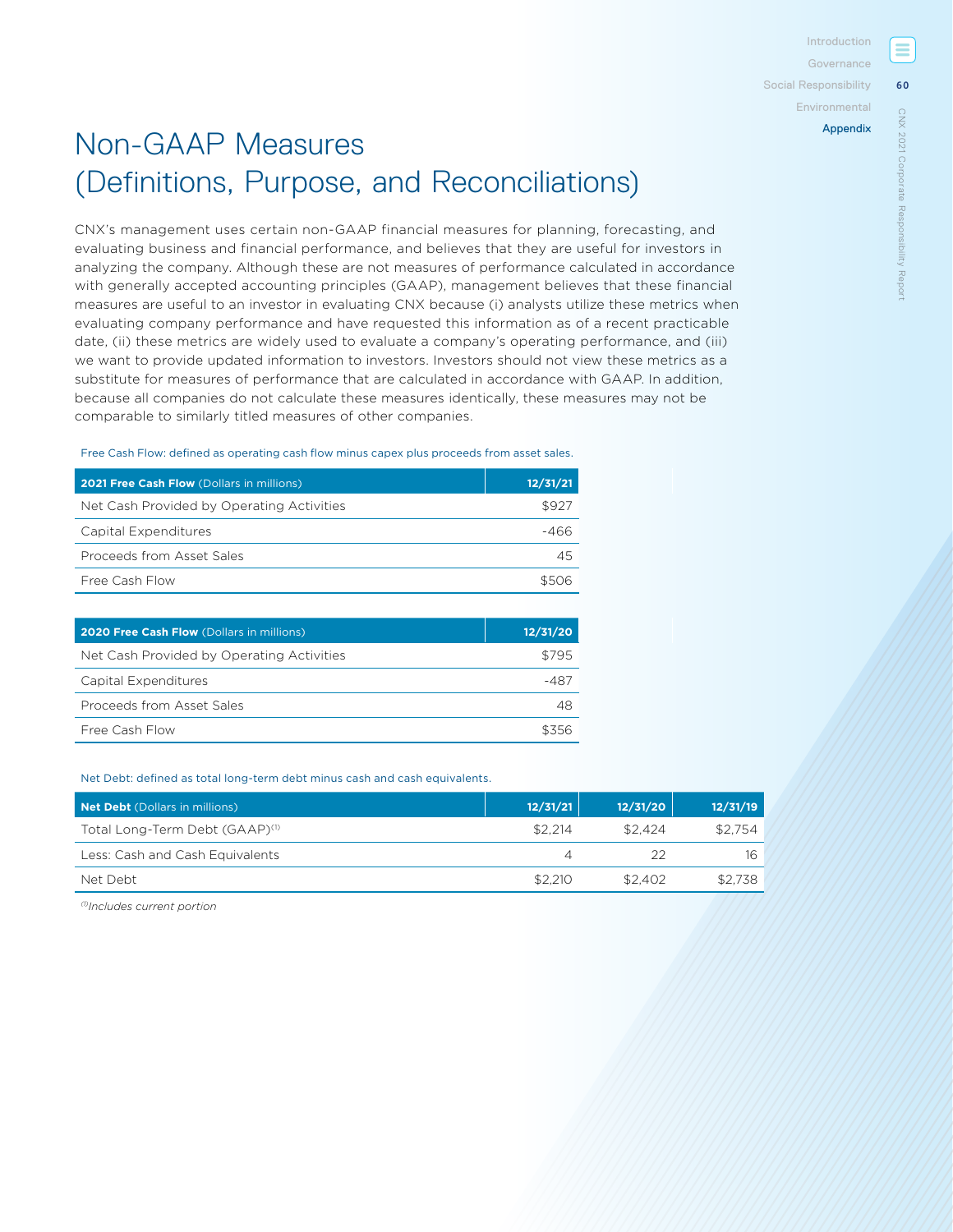$\equiv$ **Governance** 

**61**

[CNX 2021 Corporate Responsibility Report](#page--1-0)

CNX 2021 Corporate Responsibility Report

[Social Responsibility](#page--1-0)

[Environmental](#page--1-0)

### [Appendix](#page-0-0)

# STEPS Scenario Analysis

| <b>STEPS</b>         | <b>Risks</b>                                                                                                                                                                                                                                                                                                                                                                                                                                                                                                                                                                                                                                                                                                                                                                                                                                                                      | <b>Opportunities</b>                                                                                                                                                                                                                                                                                                                                                                                                                                                                                                                                                                                                                                                                                                                                                                                                          |
|----------------------|-----------------------------------------------------------------------------------------------------------------------------------------------------------------------------------------------------------------------------------------------------------------------------------------------------------------------------------------------------------------------------------------------------------------------------------------------------------------------------------------------------------------------------------------------------------------------------------------------------------------------------------------------------------------------------------------------------------------------------------------------------------------------------------------------------------------------------------------------------------------------------------|-------------------------------------------------------------------------------------------------------------------------------------------------------------------------------------------------------------------------------------------------------------------------------------------------------------------------------------------------------------------------------------------------------------------------------------------------------------------------------------------------------------------------------------------------------------------------------------------------------------------------------------------------------------------------------------------------------------------------------------------------------------------------------------------------------------------------------|
| <b>Region/Market</b> | • Climate policies delay, and cancel a growing<br>portfolio of natural gas pipeline projects, limit-<br>ing natural gas demand growth.<br>- Demand destruction of natural gas via gov-<br>ernment policies such as carbon taxes may<br>negatively impact cash flows and create risk of<br>stranded assets.<br>. Divestment of domestic energy holdings<br>by large institutional investors may reduce<br>industry access to capital.<br>Increasing market concentration of foreign<br>sources of minerals and supply chains for<br>renewables increases geopolitical insecurity.<br>• Gradually increasing electrification of all sectors<br>of the economy makes baseload generation<br>capability even more critical to energy security.<br>• Critical supply chain disruptions and inflation<br>affect availability and costs for products such<br>as steel tubing and casing. | . Coal and oil use projected to drop dramatically<br>due to natural gas displacement and reduced<br>investment flows, increasing baseload gas<br>demand growth.<br>. The low-cost, efficient low carbon intensive<br>producers continue to profitably serve natural<br>gas demand.<br>• Proprietary company technology offers<br>opportunity to grow a new business segment<br>focused on providing solutions to methane<br>abatement for various industries.<br>. Unique carbon attributes of company methane<br>capture and abatement assets and processes<br>provide opportunity to improve financial<br>performance and participate in growth markets.<br>• Growing appreciation and market for US<br>originated seaborne LNG as countries desire to<br>quickly improve energy security, and improve<br>carbon footprint. |
| <b>Tech</b>          | • Shifting of hydrocarbon demand from<br>renewable electric generation, energy storage<br>and commercial electrification applications<br>(e.g. electric vehicles) and the interrelated<br>economic impacts.<br>Increasing electrification of key sectors<br>of the economy.                                                                                                                                                                                                                                                                                                                                                                                                                                                                                                                                                                                                       | • Scalability and intermittency challenges of<br>renewables improve prospects for natural gas<br>within energy portfolios, economies, and<br>grids, as baseload demand grows.<br>• Commercial opportunities developed to reduce<br>fugitive emissions, abate methane, and capture<br>and sequester carbon.<br>Electrification of key sectors of the economy<br>allows increased role for natural gas in powering<br>the grid and development of shared infrastruc-<br>ture for potential hydrogen integration over the<br>longer term.                                                                                                                                                                                                                                                                                        |
| Reputation           | • Negative perceptions and opinions impact<br>social license to operate.                                                                                                                                                                                                                                                                                                                                                                                                                                                                                                                                                                                                                                                                                                                                                                                                          | <b>Recent crises in Texas, California, and Europe</b><br>coupled with inflation demonstrate the risks of<br>getting energy policy wrong.<br>. These events provide an opportunity to<br>highlight natural gas' reliability, security,<br>domestic abundance, global mobility, high<br>energy density, and critical role in energy future.<br>. Reinforcing the ethical and moral duty for<br>industry leaders to advocate for domestic<br>energy realities and to constructively engage<br>in public discourse.                                                                                                                                                                                                                                                                                                               |
| Physical             | • Shifts in natural disturbance regimes from acute<br>weather like heatwaves, cold waves, water<br>stress, and wildfires.                                                                                                                                                                                                                                                                                                                                                                                                                                                                                                                                                                                                                                                                                                                                                         | • Limited impacts in Appalachia with moderate<br>uncertainty around the cascading impacts to<br>biodiversity across future horizons.                                                                                                                                                                                                                                                                                                                                                                                                                                                                                                                                                                                                                                                                                          |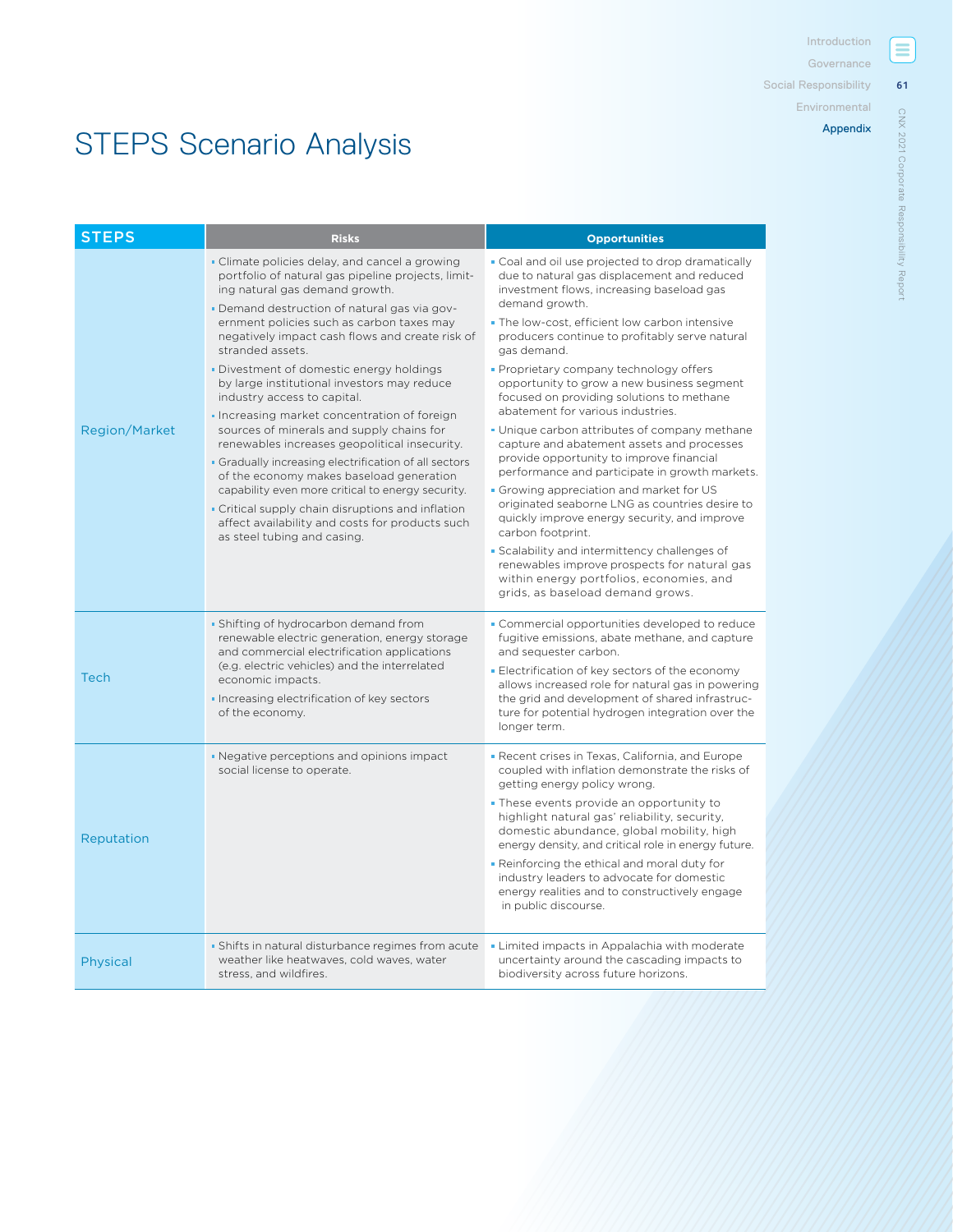**62**

[CNX 2021 Corporate Responsibility Report](#page--1-0)

CNX 2021 Corporate Responsibility Report

[Social Responsibility](#page--1-0)

[Environmental](#page--1-0)

### [Appendix](#page-0-0)

# SDS Scenario Analysis

| <b>SDS</b>           | <b>Risks</b>                                                                                                                                                                                                                                                                                                                                                                                                                                                                                                                                                                                                                                                                                                                                                                                                         | <b>Opportunities</b>                                                                                                                                                                                                                                                                                                                                                                                                                                                                                                                                                                                                                                                                                                                                                                                                                                                                                                                                                                                            |
|----------------------|----------------------------------------------------------------------------------------------------------------------------------------------------------------------------------------------------------------------------------------------------------------------------------------------------------------------------------------------------------------------------------------------------------------------------------------------------------------------------------------------------------------------------------------------------------------------------------------------------------------------------------------------------------------------------------------------------------------------------------------------------------------------------------------------------------------------|-----------------------------------------------------------------------------------------------------------------------------------------------------------------------------------------------------------------------------------------------------------------------------------------------------------------------------------------------------------------------------------------------------------------------------------------------------------------------------------------------------------------------------------------------------------------------------------------------------------------------------------------------------------------------------------------------------------------------------------------------------------------------------------------------------------------------------------------------------------------------------------------------------------------------------------------------------------------------------------------------------------------|
| <b>Region/Market</b> | . High uncertainty of impacts from carbon pricing<br>(includes tax) and GHG controls on price, tax<br>structure, and allowances for all sectors.<br>Increased demand destruction via government<br>policies that punitively impact traditional hydro-<br>carbon markets.<br>. Time-bound divestment in large GHG emitters<br>by large institutional investors fulfilling their<br>capital restriction commitments.<br>. New and expanding increase in geo-political<br>security risks related to market concentration<br>and foreign sources of critical minerals and<br>other supply chain inputs for renewables.<br>Increased electrification of all sectors of the<br>economy making baseload electric generation<br>capability even more critical to energy<br>security.<br>• Critical supply chain disruptions. | . Time-bound decline of coal and oil use due to<br>regulation, natural gas displacement, and<br>reduced investment flows, increasing baseload<br>gas demand growth.<br>. The low-cost, efficient low carbon intensive<br>producers continue to profitably serve natural<br>gas demand.<br>• Proprietary company technology offers<br>opportunity to grow a new business segment<br>focused on providing solutions to methane<br>abatement for various industries.<br>. Unique carbon attributes of company methane<br>capture and abatement assets and processes<br>provide opportunity to improve financial<br>performance and participate in growth markets.<br>Growing appreciation and market for US<br>originated seaborne LNG as countries desire to<br>quickly improve energy security, and improve<br>carbon footprint.<br>· Scalability and intermittency challenges of<br>renewables improve prospects for natural<br>gas within energy portfolios, economies,<br>and grids as baseload demand grows. |
| Tech                 | . Rapid reduction of hydrocarbon demand due<br>to technological breakthroughs in the field of<br>renewable electric generation, energy storage,<br>and commercial electrification applications<br>(e.g. electric vehicles) and the interrelated<br>economic impacts.                                                                                                                                                                                                                                                                                                                                                                                                                                                                                                                                                 | • Commercial opportunities developed to reduce<br>fugitive emissions, abate methane, and capture<br>and sequester carbon.<br>Increased electrification of key sectors of the<br>economy allows increased role for natural gas<br>in powering the grid and development of shared<br>infrastructure for potential hydrogen integration<br>over the longer term.                                                                                                                                                                                                                                                                                                                                                                                                                                                                                                                                                                                                                                                   |
| Reputation           | • Negative perceptions and opinions impact<br>social license to operate.                                                                                                                                                                                                                                                                                                                                                                                                                                                                                                                                                                                                                                                                                                                                             | <b>-</b> Recent crises in Texas, California, and Europe<br>coupled with inflation demonstrate the risks of<br>getting energy policy wrong.<br>. These events provide an opportunity to highlight<br>natural gas' reliability, security, domestic abun-<br>dance, global mobility, high energy density, and<br>critical role in energy future.<br>• Reinforcing the ethical and moral duty for<br>industry leaders to advocate for domestic<br>energy realities and to constructively engage<br>in public discourse.                                                                                                                                                                                                                                                                                                                                                                                                                                                                                             |
| Physical             | • Shifts in natural disturbance regimes from<br>acute weather like heatwaves, cold waves,<br>water stress, and wildfires.                                                                                                                                                                                                                                                                                                                                                                                                                                                                                                                                                                                                                                                                                            | • Limited impacts in Appalachia with moderate<br>uncertainty around the cascading impacts to<br>biodiversity across future horizons.                                                                                                                                                                                                                                                                                                                                                                                                                                                                                                                                                                                                                                                                                                                                                                                                                                                                            |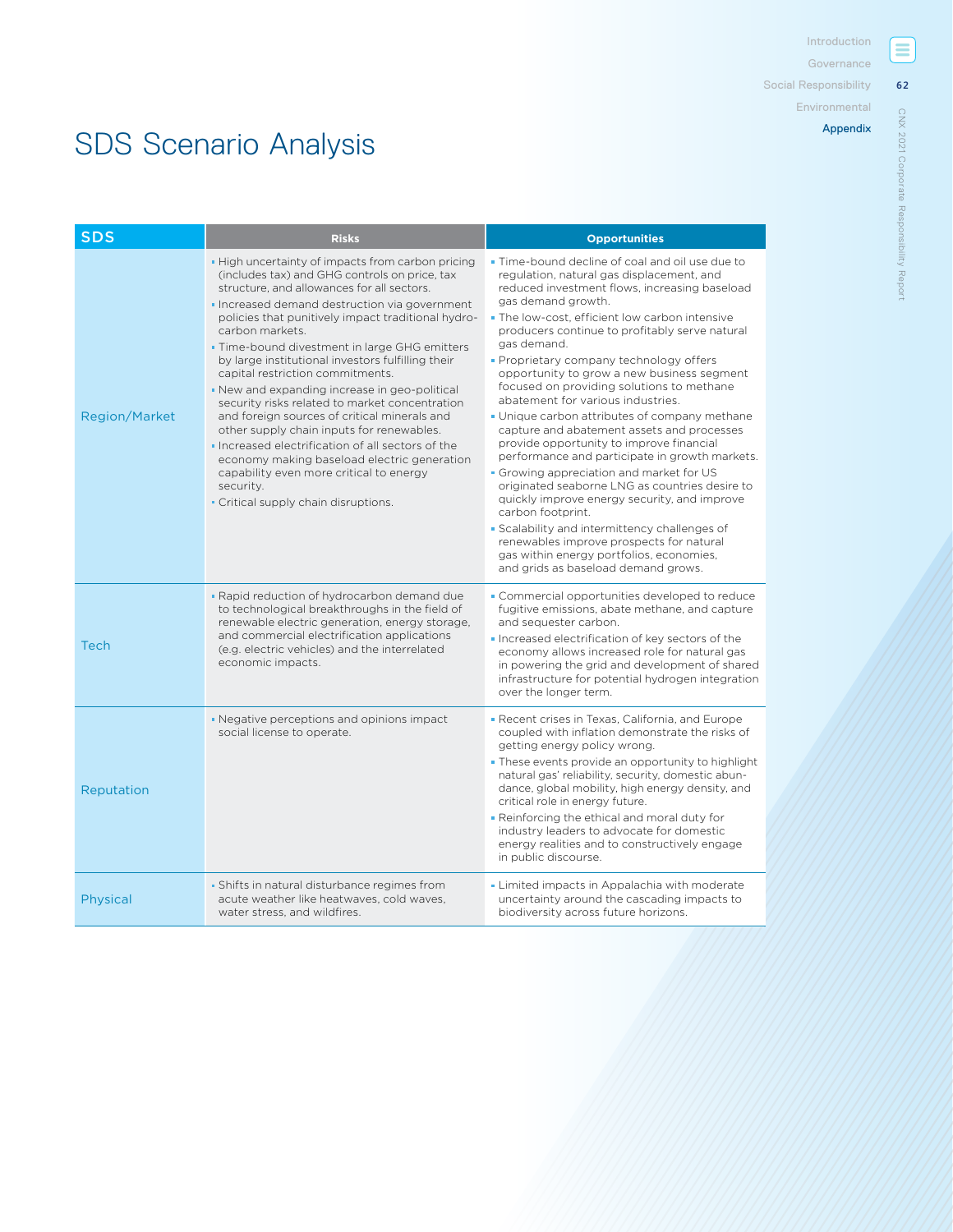**63**

[CNX 2021 Corporate Responsibility Report](#page--1-0)

CNX 2021 Corporate Responsibility Report

[Social Responsibility](#page--1-0)

[Environmental](#page--1-0)

### [Appendix](#page-0-0)

# NZ50 Scenario Analysis

| <b>NZ50</b>          | <b>Risks</b>                                                                                                                                                                                                                                                                                                                                                                                                                                                                                                                                                                                                                                    | <b>Opportunities</b>                                                                                                                                                                                                                                                                                                                                                                                                                                                                                                                                                                                                                                                                                                                                                                                                                                                                                                                                                                                 |
|----------------------|-------------------------------------------------------------------------------------------------------------------------------------------------------------------------------------------------------------------------------------------------------------------------------------------------------------------------------------------------------------------------------------------------------------------------------------------------------------------------------------------------------------------------------------------------------------------------------------------------------------------------------------------------|------------------------------------------------------------------------------------------------------------------------------------------------------------------------------------------------------------------------------------------------------------------------------------------------------------------------------------------------------------------------------------------------------------------------------------------------------------------------------------------------------------------------------------------------------------------------------------------------------------------------------------------------------------------------------------------------------------------------------------------------------------------------------------------------------------------------------------------------------------------------------------------------------------------------------------------------------------------------------------------------------|
| <b>Region/Market</b> | . High uncertainty of impacts from carbon pricing<br>(includes tax) and GHG controls on price, tax<br>structure, and allowances for all sectors.<br>· Swift divestment in large GHG emitters by<br>investing community who are not advanced in<br>their strategies for long-term carbon transition.<br>• Rapid increase in geo-political security risks<br>related to market concentration and foreign<br>sources of critical minerals and other supply<br>chain inputs for renewables.<br>. Rapid electrification of all sectors of the<br>economy making baseload electric generation<br>capability even more critical to energy<br>security. | A rapid time-bound elimination of coal and oil<br>use due to regulation, natural gas displacement,<br>and restricted investment flows, increasing<br>baseload low carbon intensity gas demand<br>growth.<br>. The low-cost, efficient, low carbon intensive<br>producers continue to profitably serve natural<br>gas demand.<br>• Proprietary company technology offers<br>opportunity to grow a new business segment<br>focused on providing solutions to methane<br>abatement for various industries.<br>. Unique carbon attributes of company methane<br>capture and abatement assets and processes<br>provide opportunity to improve financial<br>performance and participate in growth markets.<br>• Growing appreciation and market for US<br>originated seaborne LNG as countries desire to<br>quickly improve energy security and improve<br>carbon footprint.<br>· Scalability and intermittency challenges of<br>renewables improve prospects for natural gas<br>as baseload demand grows. |
| <b>Tech</b>          | • Very rapid reduction of hydrocarbon demand<br>due to technological breakthroughs in the field<br>of electric vehicles, appliances, or renewables<br>and interrelated economic impacts.                                                                                                                                                                                                                                                                                                                                                                                                                                                        | • Commercial opportunities developed to reduce<br>fugitive emissions, abate methane, and capture<br>and sequester carbon.<br>. Rapid electrification of key sectors of the<br>economy allows increased role for natural gas in<br>powering the grid and development of shared<br>infrastructure for potential hydrogen integration<br>over the longer term                                                                                                                                                                                                                                                                                                                                                                                                                                                                                                                                                                                                                                           |
| Reputation           | • Negative perceptions and opinions impact<br>social license to operate.                                                                                                                                                                                                                                                                                                                                                                                                                                                                                                                                                                        | <b>-</b> Recent crises in Texas, California, and Europe<br>coupled with inflation demonstrate the risks of<br>getting energy policy wrong.<br>. These events provide an opportunity to<br>highlight natural gas' reliability, security,<br>domestic abundance, global mobility,<br>high energy density, and critical role in<br>energy future.<br>. Reinforcing the ethical and moral duty for<br>industry leaders to advocate for domestic<br>energy realities and to constructively engage<br>in public discourse.                                                                                                                                                                                                                                                                                                                                                                                                                                                                                 |
| Physical             | • Shifts in natural disturbance regimes from<br>acute weather like heatwaves, cold waves,<br>water stress, and wildfires.                                                                                                                                                                                                                                                                                                                                                                                                                                                                                                                       | • Limited impacts in Appalachia with moderate<br>uncertainty around the cascading impacts to<br>biodiversity across future horizons.                                                                                                                                                                                                                                                                                                                                                                                                                                                                                                                                                                                                                                                                                                                                                                                                                                                                 |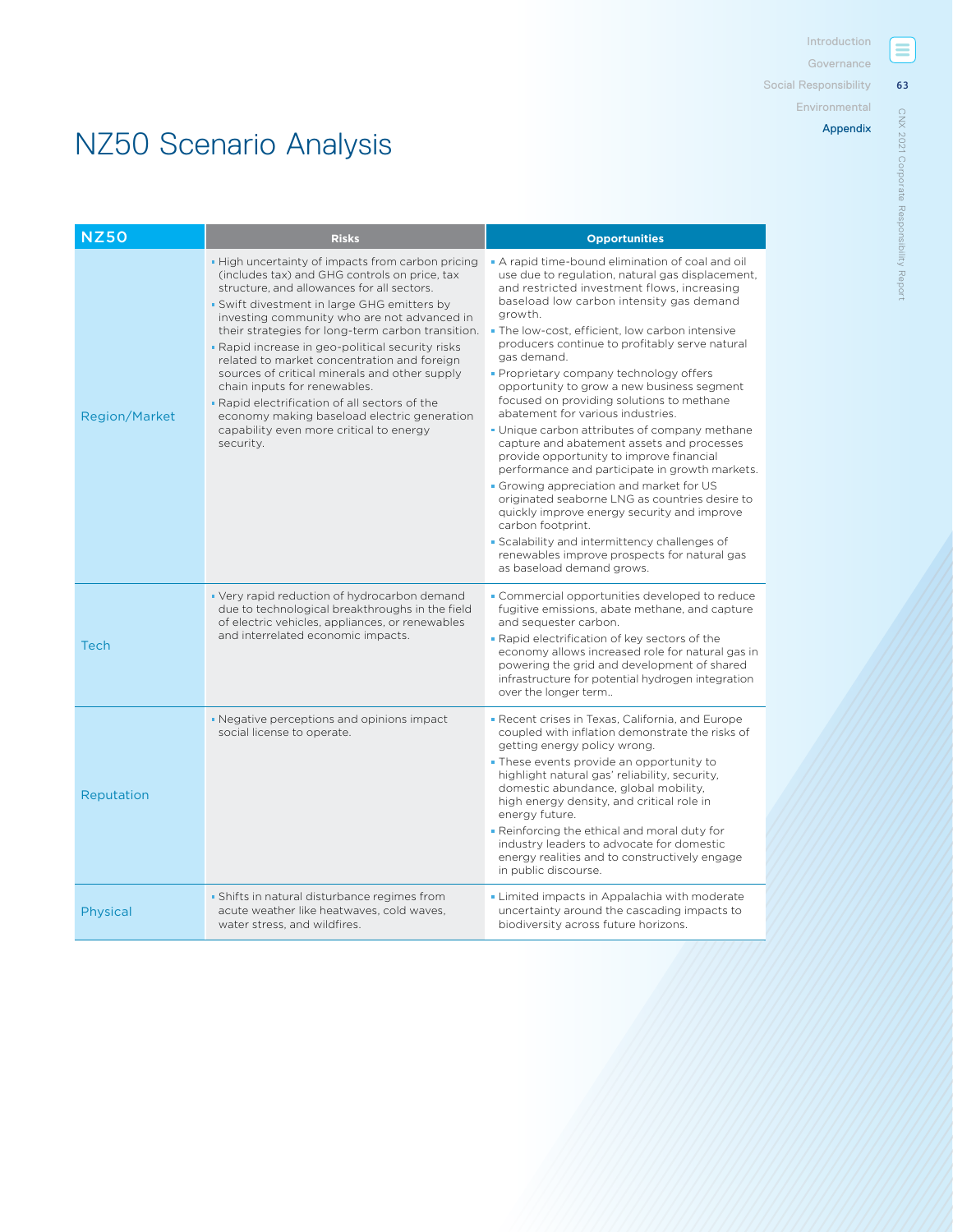[Introduction](#page--1-0)

[Governance](#page--1-0) 

**64**

**ONX** 2021  $\frac{1}{2}$ 

[CNX 2021 Corporate Responsibility Report](#page--1-0)

Repor

ate

[Social Responsibility](#page--1-0)

**[Environmental](#page--1-0)** 

# Scenario Analysis Summary

Turn reputational risk into an opportunity through unabashed advocacy and education on the value of low carbon intensive natural gas as a leading source of socially and environmentally responsible, reliable baseload energy that enables our quality of life.

- Maintain leading competitive position to ensure our assets are at the front of the supply curve in our market by focusing on operational safety, compliance, low cost, low capital intensity, and operational flexibility. This results in sustainable, consistent long-term FCF to allocate under all future natural gas demand scenarios.
- Maintain a resilient, transparent and accountable supply chain with a focus on utilizing regional suppliers that share our core values.
- Further reduce Scope 1 and 2 emissions into neutral territory through internal monitoring practices and deployment of internally developed emission reduction and capture technologies. Provide methane capture and reduction solutions to market.

- Invest in our human capital: lead the region with the highest average pay per employee for a public company; with a focus on meritocracy and inclusiveness.
- **Invest in developing our assets** consistent with following the math of IRR's and projected market trends:
- *–Maintain flat to modestly growing low carbon intensity gas production profile*
- *–Invest in the continued development of New Technologies business segment that leverages our existing assets and core competencies to deliver solutions to the energy markets.*
- Invest in our region's economic development through partnerships with non-profit entities via CNX Foundation that focus on Tangible, Impactful, and Local projects and missions.
- Reduce our exposure to capital market uncertainty resulting from emissions-related pressures on traditional bank and debt markets by reducing absolute debt levels and extending maturities. Position to organically de-couple from those markets if needed by having capacity to eliminate all debt using internally generated cash flows.
- Sustainably return capital to shareholders on a consistent basis year after year.

### STEPS NZ50

### Advocate for our "WHY": Advocate for our "WHY": Advocate for our "WHY":

Turn reputational risk into an opportunity through unabashed advocacy and education on the value of low carbon intensive natural gas as a leading source of socially and environmentally responsible, reliable baseload energy that enables our quality of life.

### Principles of Execution: Principles of Execution: Principles of Execution:

- Maintain leading competitive position to ensure our assets are at the front of the supply curve in our market
- by focusing on operational safety, compliance, low cost, low capital intensity, and operational flexibility. This results in sustainable, consistent longterm FCF to allocate under all future natural gas demand scenarios.
- Maintain a resilient, transparent and accountable supply chain with a focus on utilizing regional suppliers that share our core values.
- Further reduce Scope 1 and 2 emissions into neutral territory through internal monitoring practices and deployment of internally developed emission reduction and capture technologies. Provide methane capture and reduction solutions to market.

- Invest in our human capital: lead the region with the highest average pay per employee for a public company; with a focus on meritocracy and inclusiveness.
- **Invest in developing our assets** consistent with following the math of IRR's and projected market trends:
- *–Maintain flat low carbon intensity production profile.*
- *–Increase investment in New Technologies business segment with added focus on areas such as carbon capture and storage, hydrogen, and other similar technologies that become more economic in this scenario.*
- Invest in our region's economic development through partnerships with non-profit entities via CNX Foundation that focus on Tangible, Impactful, and Local projects and missions.
- **Increase the pace of reduction in** exposure to traditional bank and debt markets.
- Increased FCF allocation towards New Technologies business segment and debt reduction.

Turn reputational risk into an opportunity through unabashed advocacy and education on the value of low carbon intensive natural gas as a leading source of socially and environmentally responsible, reliable baseload energy that enables our quality of life.

- Maintain leading competitive position to ensure our assets are at the front of the supply curve in our market by focusing on operational safety, compliance, low cost, low capital intensity, and operational flexibility. This results in sustainable, consistent long-term FCF to allocate under all future natural gas demand scenarios.
- Maintain a resilient, transparent and accountable supply chain with a focus on utilizing regional suppliers that share our core values.
- Further reduce Scope 1 and 2 emissions into neutral territory through internal monitoring practices and deployment of internally developed emission reduction and capture technologies. Provide methane capture and reduction solutions to market.

### Capital Allocation Priorities: Capital Allocation Priorities: Capital Allocation Priorities:

- Invest in our human capital: lead the region with the highest average pay per employee for a public company; with a focus on meritocracy and inclusiveness.
- **Invest in developing our assets consis**tent with following the math of IRR's and projected market trends:
- *–Maintain flat low carbon intensity production profile with heightened awareness of potential for stranded assets.*
- *–Rapidly increase investment in New Technologies business segment with added focus on areas such as carbon capture and storage, hydrogen, and other similar technologies that become more economic in this scenario.*
- **Invest in our region's economic** development through partnerships with non-profit entities via CNX Foundation that focus on Tangible, Impactful, and Local projects and missions.
- Rapid acceleration in the pace of reduction in exposure to traditional bank and debt markets.
- Significantly increase FCF allocation towards New Technologies business segment and debt reduction.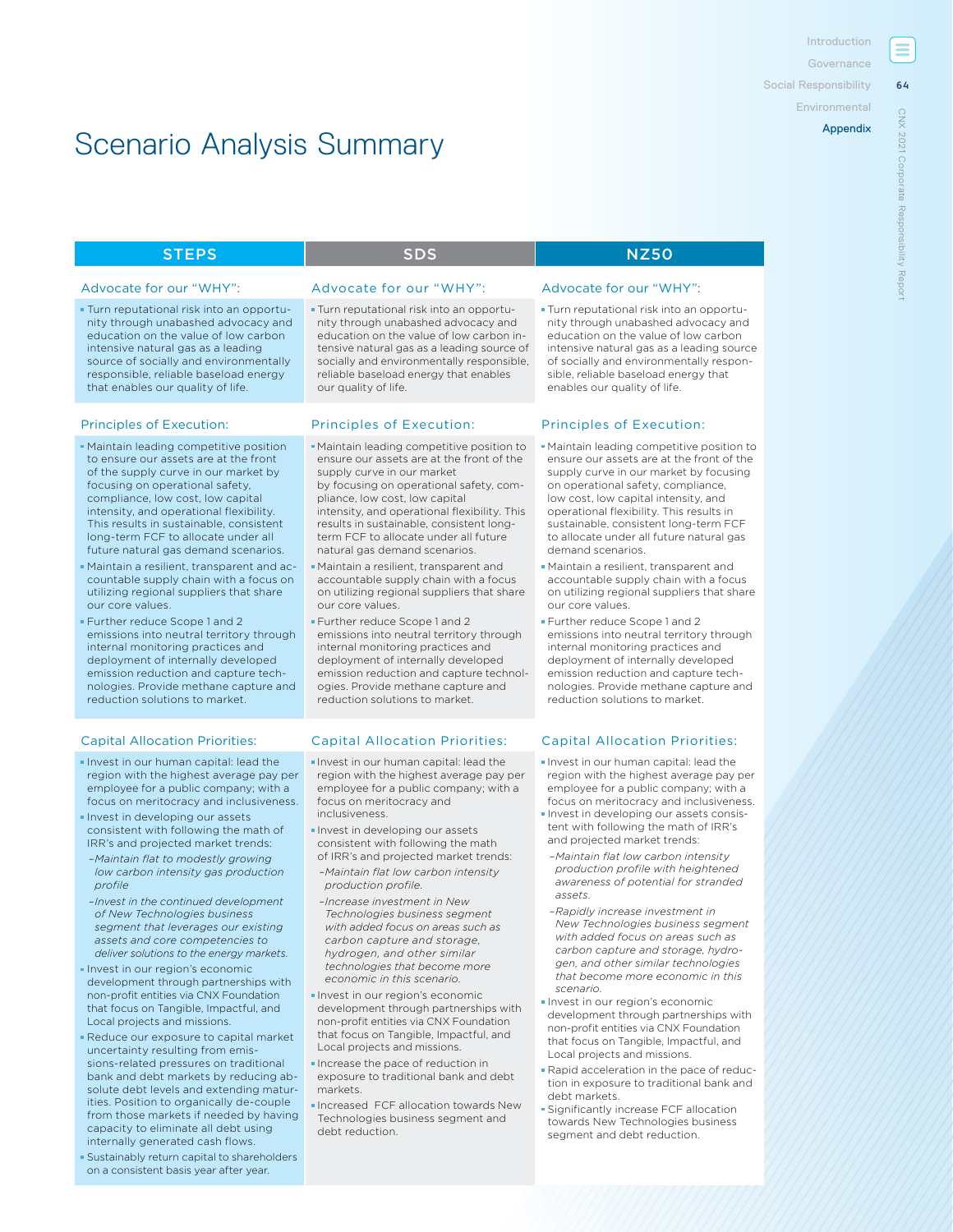[Social Responsibility](#page--1-0)

[Environmental](#page--1-0)

### [Appendix](#page-0-0)

# **TCFD**

TCFD Index

| Topic(s)                     | <b>Description</b>                                                                                                                                               | Reference                                                                                         |
|------------------------------|------------------------------------------------------------------------------------------------------------------------------------------------------------------|---------------------------------------------------------------------------------------------------|
| Corporate Governance         | Role of the board in the organization in<br>overseeing climate-related issues                                                                                    | Governance (pg. 15-18);<br>Environmental (pg. 54); Appendix (pg. 61)                              |
|                              | Role of management in addressing and<br>managing climate-related issues                                                                                          | Governance (pg. 15-18);<br>Environmental (pg. 54); Appendix (pg. 61)                              |
| Strategy                     | Climate-related risks and opportunities the<br>organization has identified over the short,<br>medium, and long term                                              | Environmental (pg. 54);<br>Appendix (pg. 61)                                                      |
|                              | Climate-related risks and opportunities the<br>organization has identified over the short,<br>medium, and long term                                              | Environmental (pg. 54);<br>Appendix (pg. 61)                                                      |
|                              | Resilience of the organization's strategy,<br>taking into consideration different climate-<br>related scenarios including a two-degree or<br>lower scenario      | Environmental (pg. 54);<br>Appendix (pg. 61)                                                      |
| Risk Management              | Organization's processes for identifying<br>climate-related risks                                                                                                | Introduction (pg. 13);<br>Governance (pg. 15-18);<br>Environmental (pg. 54); Appendix (pg. 61)    |
|                              | Organization's processes for managing<br>climate-related risks                                                                                                   | Introduction $(pg. 13)$ ;<br>Governance (pg. 15-18);<br>Environmental (pg. 54); Appendix (pg. 61) |
|                              | Describe how the processes for identifying,<br>assessing and managing climate-related<br>risks are integrated into the organization's<br>overall risk management | Introduction (pg. 14);<br>Governance (pg. 15-18);<br>Environmental (pg. 54); Appendix (pg. 61)    |
| <b>Metrics &amp; Targets</b> | Metrics used by the organization to<br>assess climate-related risks and<br>opportunities in-line with its strategy<br>and risk-management process                | Environmental (pg. 54);<br>Appendix (pg. 61)                                                      |
|                              | Scope 1, Scope 2, and, if appropriate, Scope<br>3 GHG emissions and the related risks                                                                            | Introduction (pg. 13); Air Quality (pg. 45)                                                       |
|                              | Targets used by the organization to manage<br>climate-related risks and opportunities and<br>performance against targets                                         | Introduction (pg. 13); Air Quality (pg. 45)                                                       |



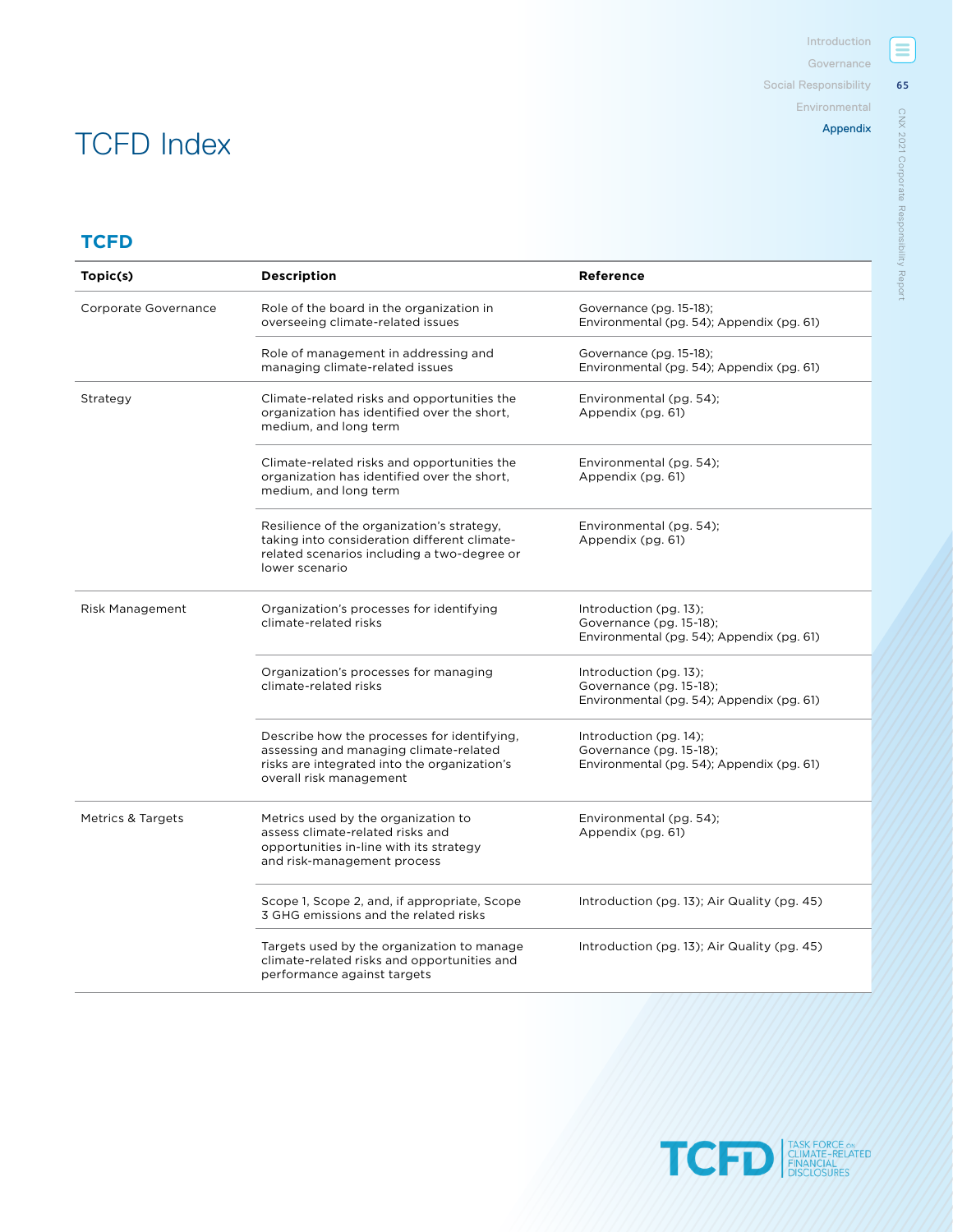[Environmental](#page--1-0)

[Appendix](#page-0-0)

# CNX 2021 Corporate Responsibility Report [CNX 2021 Corporate Responsibility Report](#page--1-0)

**66**

 $\equiv$ 

# SASB Index

# **SASB** SASB Oil & Gas Exploration & Production / Midstream

| Topic(s)                                    | <b>Description</b>                                                                                                                                                                                       | Code(s)                                     | Reference                                                                      |
|---------------------------------------------|----------------------------------------------------------------------------------------------------------------------------------------------------------------------------------------------------------|---------------------------------------------|--------------------------------------------------------------------------------|
| Emissions                                   | Gross global Scope 1 emissions,<br>percentage methane, percentage<br>covered under emissions-limiting<br>regulations                                                                                     | EM-EP-110.a1 / EM-MD-110a.1<br>EM-MD-110a.2 | Environmental<br>(pg. 45-47)                                                   |
|                                             | Amount of gross global Scope 1 emissions<br>from: (1) flared hydrocarbons, (2) other<br>combustion, (3) process emissions, (4)<br>other vented emissions, and (5) fugitive<br>emissions                  | EM-EP-110.a2                                | Environmental<br>$(pq. 45-47)$                                                 |
|                                             | Discussion of long-term and short-term<br>strategy or plan to manage Scope 1<br>emissions, emissions reduction targets,<br>and an analysis of performance against<br>those targets                       | EM-EP-110.a3                                | Introduction $(pg. 11-13)$ ;<br>Environmental<br>$(pg. 45-47)$                 |
| Water Management                            | (1) Total fresh water withdrawn, and (2)<br>total fresh water consumed, percentage<br>of each in regions with High or Extremely<br><b>High Baseline Water Stress</b>                                     | EM-EP-140a.1                                | Environmental (pg. 49)                                                         |
|                                             | Volume of produced water and flowback<br>generated; percentage (1) discharged,<br>(2) injected, and (3) recycled;<br>hydrocarbon content in discharged water                                             | EM-EP-140a.2                                | Environmental (pg. 49)                                                         |
| Biodiversity &<br><b>Ecological Impacts</b> | Description of environmental<br>management policies and practices for<br>active sites                                                                                                                    | EM-EP-160a.1 / EM-MD-160a.1                 | Social Responsibility<br>(pg. 29-30);<br>Environmental<br>(pg. 42, 44, and 50) |
|                                             | Number and aggregate volume of<br>hydrocarbon spills, volume in Arctic,<br>volume impacting shorelines with ESI<br>rankings 8-10, volume in Unusually<br>Sensitive Areas (USAs), and volume<br>recovered | EM-EP-160a.2 / EM-MD-160a.4                 | Environmental (pg. 52)                                                         |
|                                             | Percentage of (1) proved and (2)<br>probable reserves in or near sites with<br>protected conservation status or<br>endangered species habitat                                                            | EM-EP-160a.3                                | Environmental (pg. 50)                                                         |
|                                             | Percentage of land owned, leased, and/<br>or operated within areas of protected<br>conservation status or endangered<br>species habitat                                                                  | EM-MD-160a.2                                | Environmental (pg. 50)                                                         |

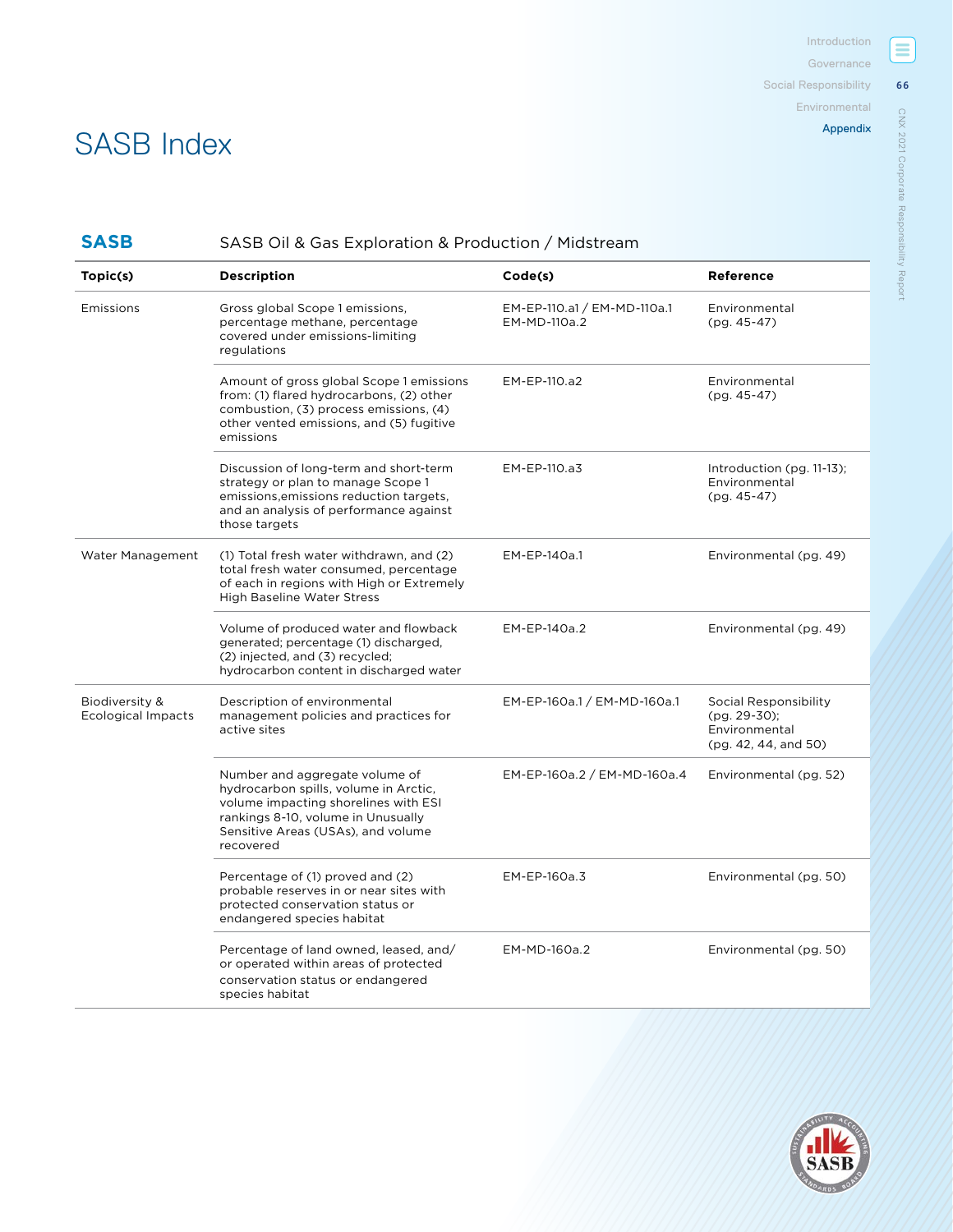[Social Responsibility](#page--1-0)

[Environmental](#page--1-0)

[Appendix](#page-0-0)

# SASB Index

# **SASB** SASB Oil & Gas Exploration & Production / Midstream

| Topic(s)                                                                | <b>Description</b>                                                                                                                                                                                                                                                                 | Code(s)      | Reference                                                               |
|-------------------------------------------------------------------------|------------------------------------------------------------------------------------------------------------------------------------------------------------------------------------------------------------------------------------------------------------------------------------|--------------|-------------------------------------------------------------------------|
| Security,<br>Human Rights, &<br>Rights of Indigenous<br>Peoples         | Percentage of (1) proved and (2)<br>probable reserves in or near areas of<br>conflict                                                                                                                                                                                              | EM-EP-210a.1 | Introduction<br>(pg. 5, 7, and 13)                                      |
| Community<br>Relations                                                  | Discussion of process to manage risks<br>and opportunities associated with<br>community rights and interests                                                                                                                                                                       | EM-EP-210b.1 | Introduction (pg. 2, and<br>10); Social Responsibility<br>$(pg. 24-40)$ |
| Workforce<br>Health & Safety                                            | (1) Total recordable incident rate (TRIR),<br>(2) fatality rate, (3) near miss frequency<br>rate (NMFR), and (4) average hours of<br>health, safety, and emergency response<br>training for (a) full-time employees, (b)<br>contract employees, and (c) short-service<br>employees | EM-EP-320a.1 | Social Responsibility<br>$(pq. 24-40)$ ;                                |
|                                                                         | Discussion of management systems used<br>to integrate a culture of safety<br>throughout the exploration and<br>production lifecycle                                                                                                                                                | EM-EP-320a.2 | Social Responsibility<br>$(pg. 24-40)$                                  |
| Reserves Valuation &<br>Capital Expenditures                            | Sensitivity of hydrocarbon reserve levels<br>to future price projection scenarios that<br>account for a price on carbon emissions                                                                                                                                                  | EM-EP-420a.1 | Appendix (pg. 61)                                                       |
|                                                                         | Estimated carbon dioxide emissions<br>embedded in proved hydrocarbon<br>reserves                                                                                                                                                                                                   | EM-EP-420a.2 | Introduction (pg. 5)                                                    |
|                                                                         | Discussion of how price and demand for<br>hydrocarbons and/or climate regulation<br>influence the capital expenditure strategy<br>for exploration, acquisition, and<br>development of assets                                                                                       | EM-EP-420a.4 | Appendix (pg. 61)                                                       |
| <b>Business</b><br>Ethics &<br>Transparency/<br>Competitive<br>Behavior | Percentage of (1) proved and (2)<br>probable reserves in countries that have<br>the 20 lowest rankings in Transparency<br>International's Corruption Perception<br>Index                                                                                                           | EM-EP-510a.1 | Introduction<br>(pg. 5, 7, and 13)                                      |
|                                                                         | Description of the management system<br>for prevention of corruption and bribery<br>throughout the value chain                                                                                                                                                                     | EM-EP-510a.2 | Introduction (p. 13);<br>Governance (p. 15)                             |
|                                                                         | Total amount of monetary losses as a<br>result of legal proceedings associated<br>with federal pipeline and storage<br>regulations                                                                                                                                                 | EM-MD-520a.1 | N/A                                                                     |



Ξ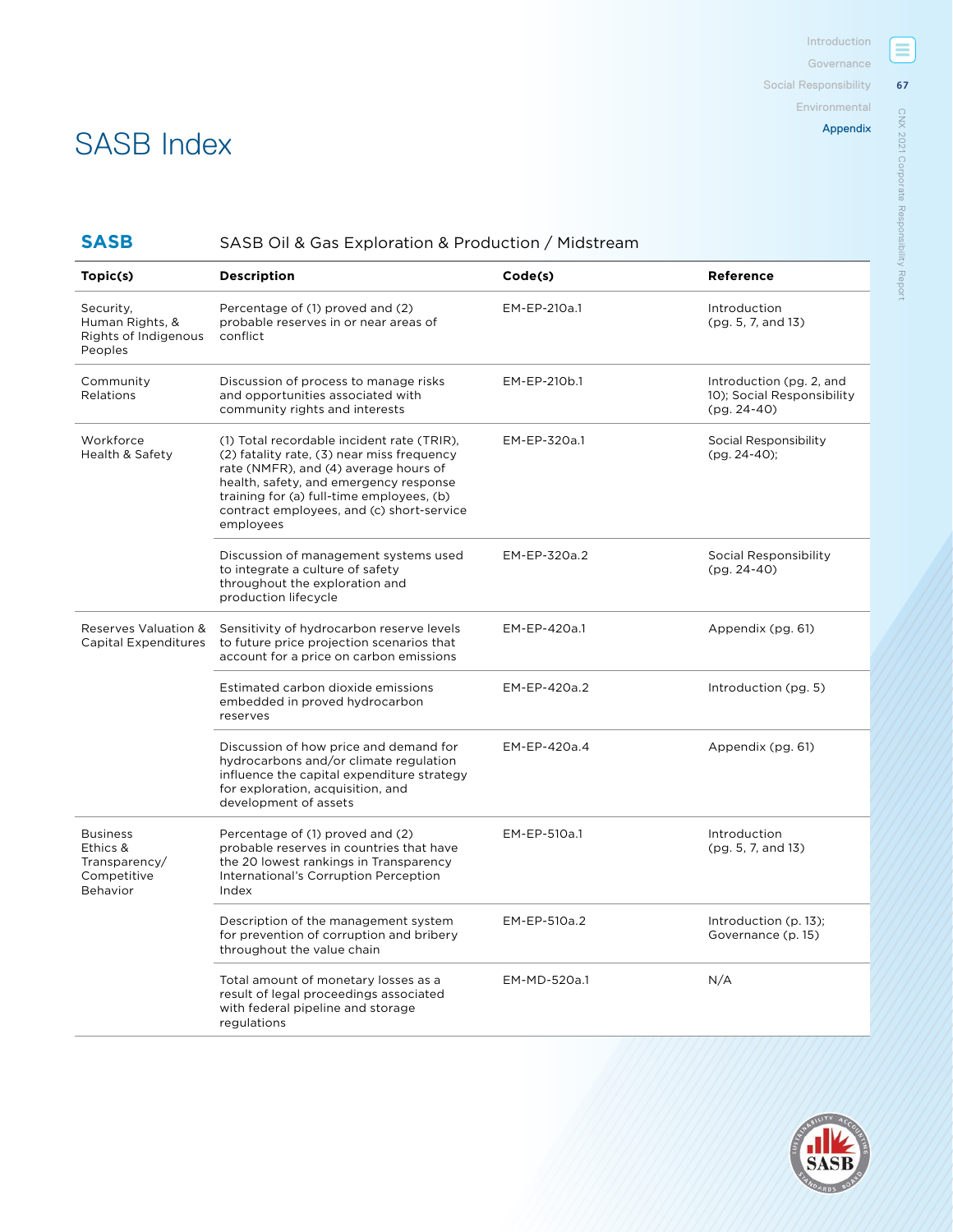[Environmental](#page--1-0)

**68**

 $\equiv$ 

[CNX 2021 Corporate Responsibility Report](#page--1-0)

CNX 2021 Corporate Responsibility Report

# SASB Index

# **SASB** SASB Oil & Gas Exploration & Production / Midstream

| Topic(s)                                                                                                | <b>Description</b>                                                                                                                                                                                                                                                                 | Code(s)                     | Reference                              |
|---------------------------------------------------------------------------------------------------------|------------------------------------------------------------------------------------------------------------------------------------------------------------------------------------------------------------------------------------------------------------------------------------|-----------------------------|----------------------------------------|
| Management of the<br>Legal & Regulatory<br>Environment                                                  | Discussion of corporate positions related<br>to government regulations and/or policy<br>proposals that address environmental<br>and social factors affecting the industry                                                                                                          | EM-EP-530a.1                | Governance (p. 15-20)                  |
| Critical Incident<br>Risk Management/<br>Operational Safety,<br>Emergency<br>Preparedness &<br>Response | Process Safety Event (PSE) rates for Loss<br>of Primary Containment (LOPC) of<br>greater consequence (Tier 1)                                                                                                                                                                      | EM-EP-540a.1                | Environmental (p. 52)                  |
|                                                                                                         | Description of management systems used<br>to identify and mitigate catastrophic and<br>tail-end risks / Discussion of management<br>systems used to integrate a culture of<br>safety and emergency preparedness<br>throughout the value chain and<br>throughout project lifecycles | EM-EP-540a.2 / EM-MD-540a.4 | Social Responsibility<br>$(pq. 29-30)$ |
|                                                                                                         | Number of reportable pipeline incidents,<br>percentage significant                                                                                                                                                                                                                 | EM-MD-540a.1                | Appendix (pg. 59)                      |
|                                                                                                         | Percentage of (1) natural gas and (2)<br>hazardous liquid pipelines inspected                                                                                                                                                                                                      | EM-MD-540a.2                | N/A                                    |
|                                                                                                         | Number of (1) accident releases and<br>(2) nonaccident releases (NARs)<br>from rail transportation                                                                                                                                                                                 | EM-MD-540a.3                | N/A                                    |

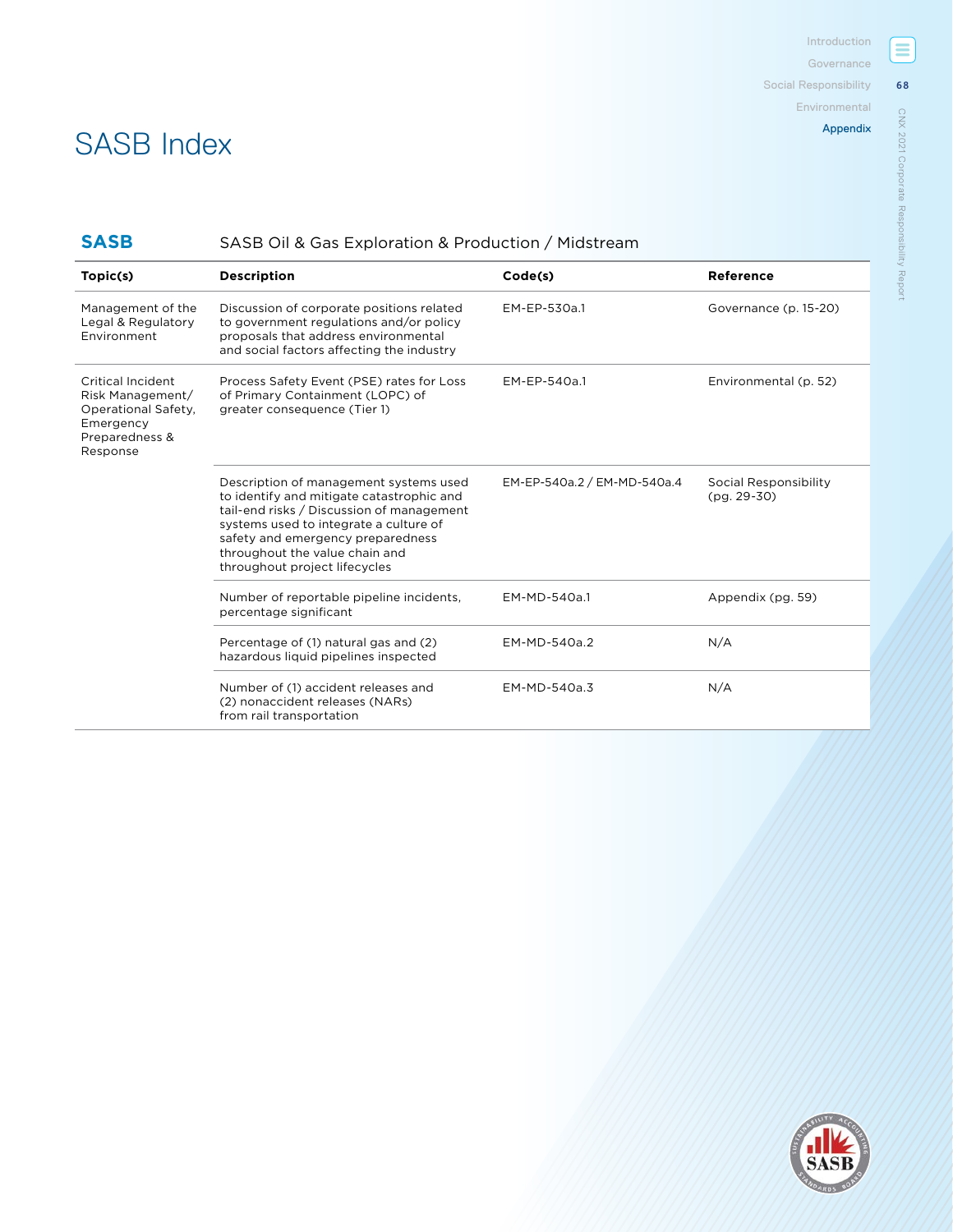[Social Responsibility](#page--1-0)

[Environmental](#page--1-0)

### [Appendix](#page-0-0)

# GRI Index

# **GRI**

| <b>Disclosure</b> | <b>Description</b>                                                          | Reference                                                   |
|-------------------|-----------------------------------------------------------------------------|-------------------------------------------------------------|
| $102 - 1$         | Name of organization                                                        | Introduction (p. 5)                                         |
| $102 - 2$         | Activities, brand, products and services                                    | Introduction (p. 5-7)                                       |
| $102 - 3$         | Location of headquarters                                                    | Introduction (p. 5)                                         |
| $102 - 4$         | Location of operations                                                      | Introduction (p. 5)                                         |
| $102 - 5$         | Ownership and legal form                                                    | Introduction (p. 5)                                         |
| $102 - 6$         | Markets served                                                              | Introduction (p.5-7)                                        |
| $102 - 7$         | Scale of organization                                                       | Introduction (p. 5)                                         |
| $102 - 8$         | Information on employees and other workers                                  | Governance (p. 23); Social<br>Responsibility (pg. 24-40)    |
| $102 - 9$         | Supply chain                                                                | Social Responsibility (pg. 39-40)                           |
| 102-10            | Significant changes to the organization and its supply chain                | Appendix (pg. 61)                                           |
| 102-11            | Precautionary principle or approach                                         | Introduction (p. 11)                                        |
| 102-12            | <b>External initiatives</b>                                                 | Governance (pg. 19-20); Community<br>Investment (pg. 33-40) |
| $102-13$          | Membership of association                                                   | Governance (pg. 19)                                         |
| $102 - 14$        | Statement from senior decision-maker                                        | Introduction (pg. 2-4)                                      |
| 102-16            | Values, principles, standards, and norms of behavior                        | Introduction (pg. 6)                                        |
| 102-17            | Mechanisms for advice and concerns about ethics                             | Governance (pg. 15)                                         |
| 102-18            | Governance structure                                                        | Governance (pg. 15-18)                                      |
| 102-23            | Chair of the highest governance body                                        | Governance (pg. 15-18)                                      |
| 102-26            | Role of highest governance body in setting purpose, values,<br>and strategy | Governance (pg. 15-18)                                      |
| 102-29            | Identifying and managing economic, environmental, and<br>social impacts     | Governance (pg. 15-18)                                      |
| 102-31            | Review of economic, environmental, and social topics                        | Introduction (pg. 13)                                       |



[CNX 2021 Corporate Responsibility Report](#page--1-0)

CNX 2021 Corporate Responsibility Report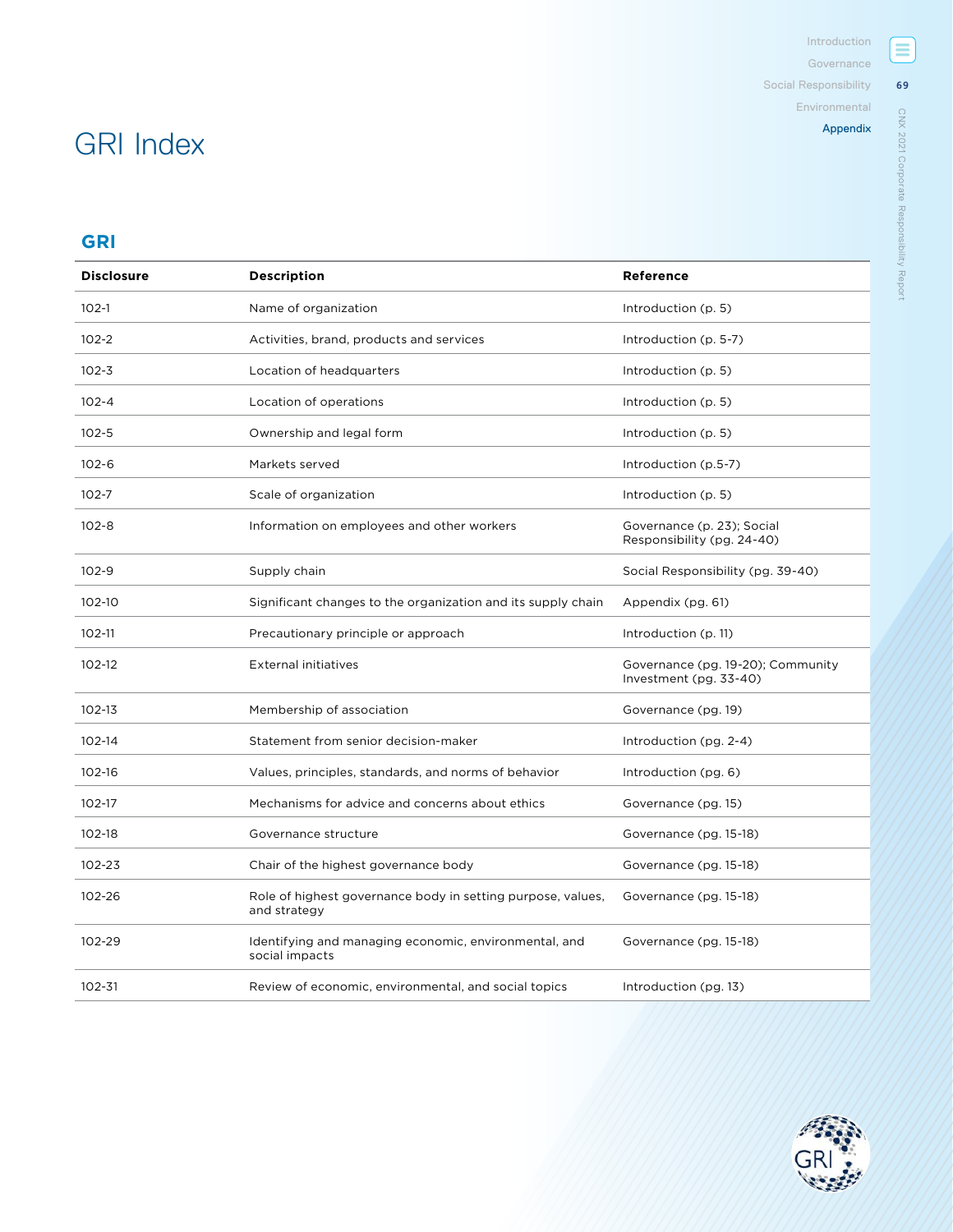[Environmental](#page--1-0)

# [Appendix](#page-0-0)

[CNX 2021 Corporate Responsibility Report](#page--1-0)

**70**

 $\equiv$ 

# GRI Index

# **GRI**

| <b>Disclosure</b> | <b>Description</b>                                          | <b>Reference</b>                  |
|-------------------|-------------------------------------------------------------|-----------------------------------|
| 102-33            | Communicating critical concerns                             |                                   |
| $102 - 40$        | List of stakeholder groups                                  | Introduction (pg. 9-10)           |
| $102 - 41$        | Collective bargaining agreements                            |                                   |
| $102 - 42$        | Identifying and selecting stakeholders                      | Introduction (pg. 9-10)           |
| $102 - 43$        | Approach to stakeholder engagement                          | Governance (pg. 19)               |
| $102 - 44$        | Key topics and concerns raised                              | Introduction (pg. 13)             |
| 102-45            | Entities included in the consolidated financial statements  | Introduction (pg. 7)              |
| 102-46            | Defining report content and topic boundaries                | Introduction (pg. 11)             |
| $102 - 47$        | List of material topics                                     | Introduction (pg. 13)             |
| 102-48            | Restatements of information                                 |                                   |
| 102-49            | Changes in reporting                                        |                                   |
| 102-50            | Reporting period                                            | Introduction (pg. 11)             |
| 102-51            | Date of most recent report                                  |                                   |
| 102-52            | Reporting cycle                                             |                                   |
| 102-53            | Contact point for questions regarding the report            | <b>Back Cover</b>                 |
| 102-54            | Claims of reporting in accordance with GRI Standards        | Introduction (pg. 11)             |
| 102-55            | <b>GRI</b> content index                                    | Appendix (pg. 69)                 |
| 102-56            | <b>External assurance</b>                                   |                                   |
| $201-1$           | Direct economic value generated and distributed             | Social Responsibility (pg. 39)    |
| $201 - 3$         | Defined benefit plan obligations and other retirement plans | Social Responsibility (pg. 27)    |
| $204-1$           | Proportion of spending on local suppliers                   | Social Responsibility (pg. 39-40) |

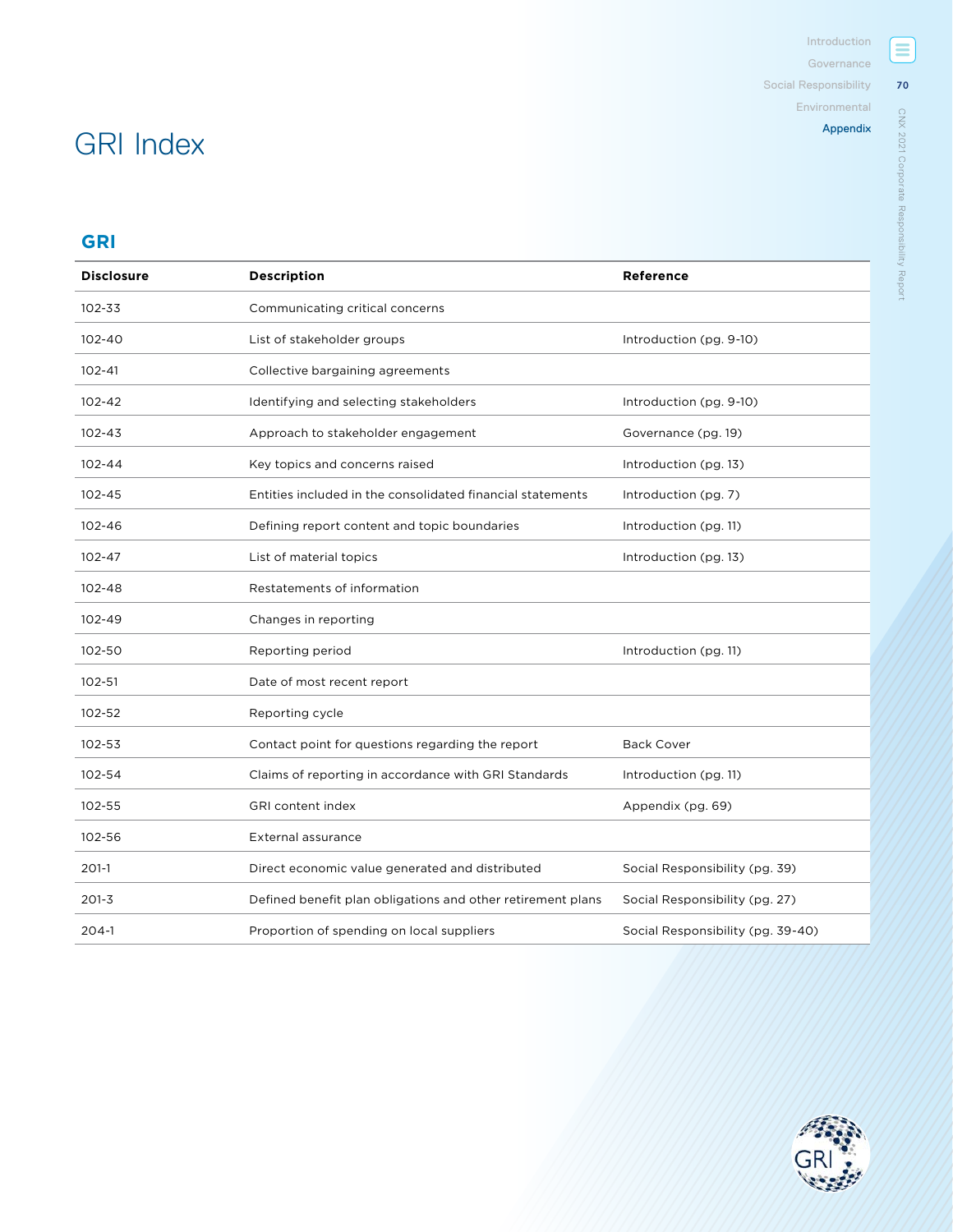[Social Responsibility](#page--1-0)

[Environmental](#page--1-0)

[Appendix](#page-0-0)

# GRI Index

# **GRI**

| <b>Disclosure</b> | <b>Description</b>                                                                 | Reference                 |
|-------------------|------------------------------------------------------------------------------------|---------------------------|
| 303-3             | Water withdrawal                                                                   | Environmental (pg. 49)    |
| $304 - 2$         | Significant impacts of activities, products, and services on<br>biodiversity       | Environmental (pg. 50)    |
| $304 - 3$         | Habitats protected or restored                                                     | Environmental (pg. 50-52) |
| $305-1$           | Direct (Scope 1) GHG emissions                                                     | Environmental (pg. 46)    |
| 305-2             | Energy indirect (Scope 2) GHG emissions                                            | Environmental (pg. 46)    |
| $305 - 3$         | Other indirect (Scope 3) GHG emisisons                                             |                           |
| 305-7             | Nitrogen oxides (NOX), sulfur oxides (SOx), and other<br>significant air emissions |                           |
| 306-2             | Waste by type and disposal method                                                  | Environmental (pg. 49)    |
| 306-3             | Significant spills                                                                 | Environmental (pg. 52)    |
| $306 - 4$         | Transport of hazardous waste                                                       | Environmental (pg. 49)    |
| 306-5             | Water bodies affected by water discharges and/or runoff                            |                           |
| $307-1$           | Non-compliance with environmental laws and regulations                             | Appendix (pg. 59)         |
| 308-1             | New suppliers that were screened using environmental<br>criteria                   |                           |